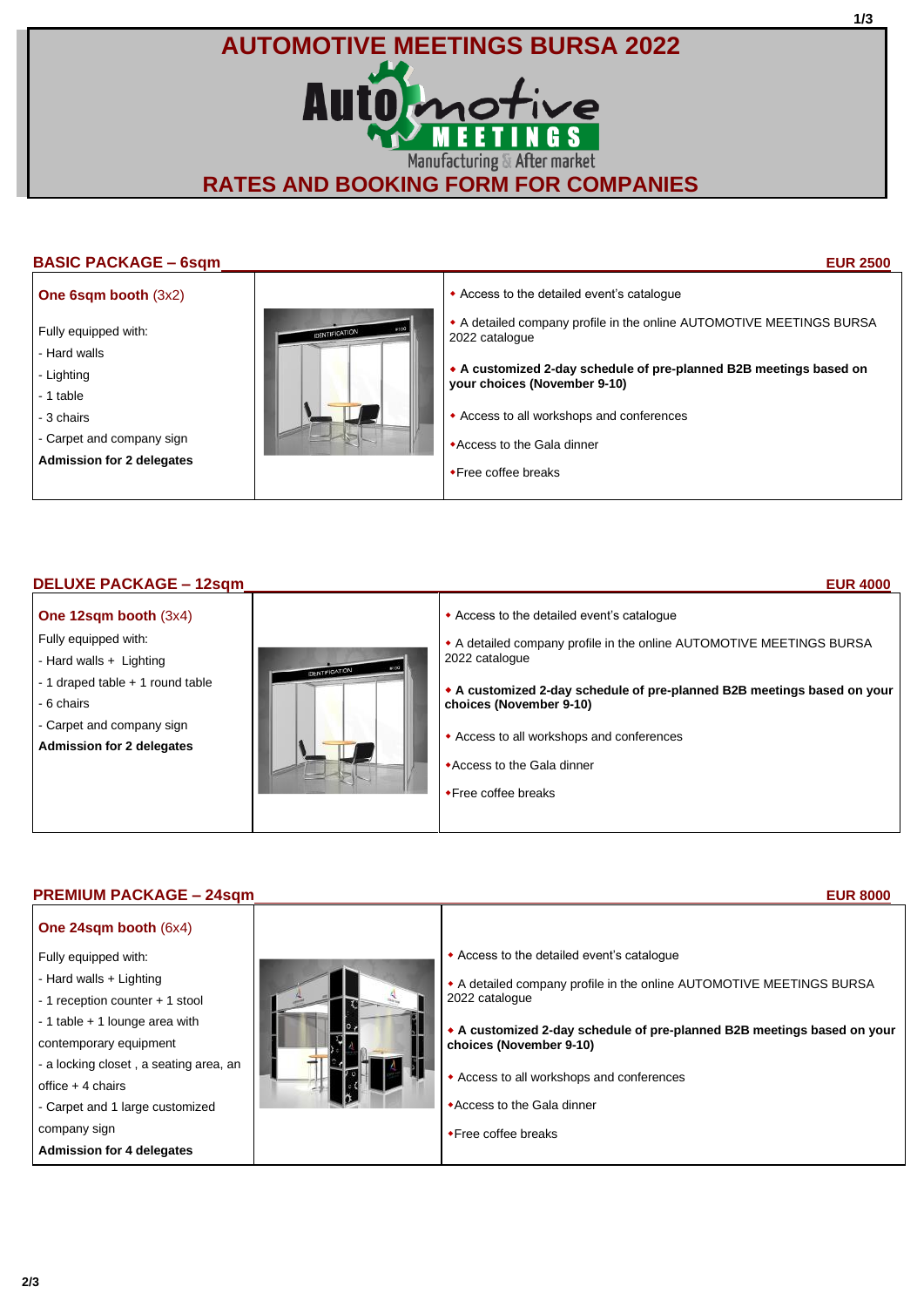# **OPTIONAL FEATURES**

**You must select Yes or No** in the below section and enter the correct figures

| Power supply on your booth | Yes . | No □      | Rates upon request (provided by our supplier) |
|----------------------------|-------|-----------|-----------------------------------------------|
| Workshop**                 | Yes ⊥ | No ⊡      | EUR1000 x<br>session                          |
| Extra delegates***         | Yes ⊥ | No $\Box$ | EUR $300 \times \ldots$ (number)              |

\* Rates for required power supply will be provided by **Merinos ACCC** upon request

**\*\*** A "Technology Workshop" must focus on one of your specific capabilities that have applications in various sectors. You must submit a 5-10 line abstract. We reserve the right to reject your request should we deem it irrelevant. If your workshop is validated we'll commit to circulating the abstract through the online catalog and providing adequate facility at the event. We do not guarantee attendance.

\*\*\* Unrestricted access to all workshops and conferences on June 14-16

**Note: All the pictures above are for reference only and subject to modifications**

### **ORDER CONFIRMATION**

**Please tick the appropriate boxes, enter the correct figures and make sure this section matches your selection above.**

| <b>Net due to Advanced Business Events</b> |                                         |
|--------------------------------------------|-----------------------------------------|
| Taxes (only if applicable)*                |                                         |
| <b>Grand total</b>                         |                                         |
| $\Box$ Pavilion -rates upon request        | EUR                                     |
| <b>D</b> Power supply on your booth        | Upon request (provided by our supplier) |
| $\blacksquare$ Workshop                    | EUR 1000                                |
| $\Box$ Extra Delegate (s)                  | EUR 300 x  (Number)                     |
| $\Box$ Premium Package - 24sqm             | EUR 8000                                |
| $\Box$ Deluxe Package - 12sqm              | EUR 4000                                |
| $\Box$ Basic Package - 6sqm                | EUR 2500                                |

### **PAYMENT TERMS:**

#### **\*Additional Information on tax**

a) Your company is registered in France, French tax (VAT) is due

b) Your company is registered in a European Union country, excluding France, French tax is not applicable (you must report it to your fiscal administration).

Please indicate the tax registration number of the billed company.

c) Your company is based in a non-European country, no taxes are applicable.

d) Your company is registered in Italy, Italian tax (VAT) is due. Our Rome office will bill you and include the VAT amount.

**A 60% down-payment is required. Your account must be balanced prior to the event. Full payment at booking is also accepted**. Please note that our bank details have changed. If you have previously attended one of our events, please be sure to update our details accordingly.

| Payment can be made by:                                                            | Our bank account details:                                    |
|------------------------------------------------------------------------------------|--------------------------------------------------------------|
| - credit card (visa, master card or American express only) from an online facility | IBAN: FR76 3000 4008 0400 0107 2835 736 (EURO)               |
| - wire transfer to our bank account (send us a copy of the receipt by email)       | FR76 3000 4008 0400 0100 7591 014 (USD)                      |
|                                                                                    | FR76 3000 4008 0400 0107 7606 534 (CAD)                      |
|                                                                                    | <b>BIC Code: BNPAFRPPXXX</b>                                 |
|                                                                                    | Bank: BNP PARIBAS PARIS-CENTRE AFFAIRES                      |
|                                                                                    | Bank address: 8-10 avenue Ledru Rollin - 75012 Paris, France |

**IMPORTANT NOTE**: sign on next page, scan and return this booking form (3 pages) to your abe contact. When you're done you'll be requested to fill out the registration form and provide details of your capabilities. Those details will be used for you profile in the online catalog and are very important for the matchmaking program. **Sign up section from [www.turkey.automotivemeetings.com](http://www.turkey.automotivemeetings.com/)**



**Please return the completed form to the address below: abe - advanced business events 35/37 rue des Abondances - 92513 BOULOGNE CEDEX T e l : + 3 3 ( 0 ) 5 3 2 0 9 2 0 0 1 f a x : + 3 3 ( 0 ) 1 4 6 0 3 8 6 2 6** Website www.automotivemeetings.com/turkey **E - M a i l : a u t o m e e t i n g s b u r s a @ a d v b e . c o m** SAS au capital de 50000 euros **R C S N a n t e r r e B 5 1 5 0 1 3 5 0 6 – NAF : 8230Z**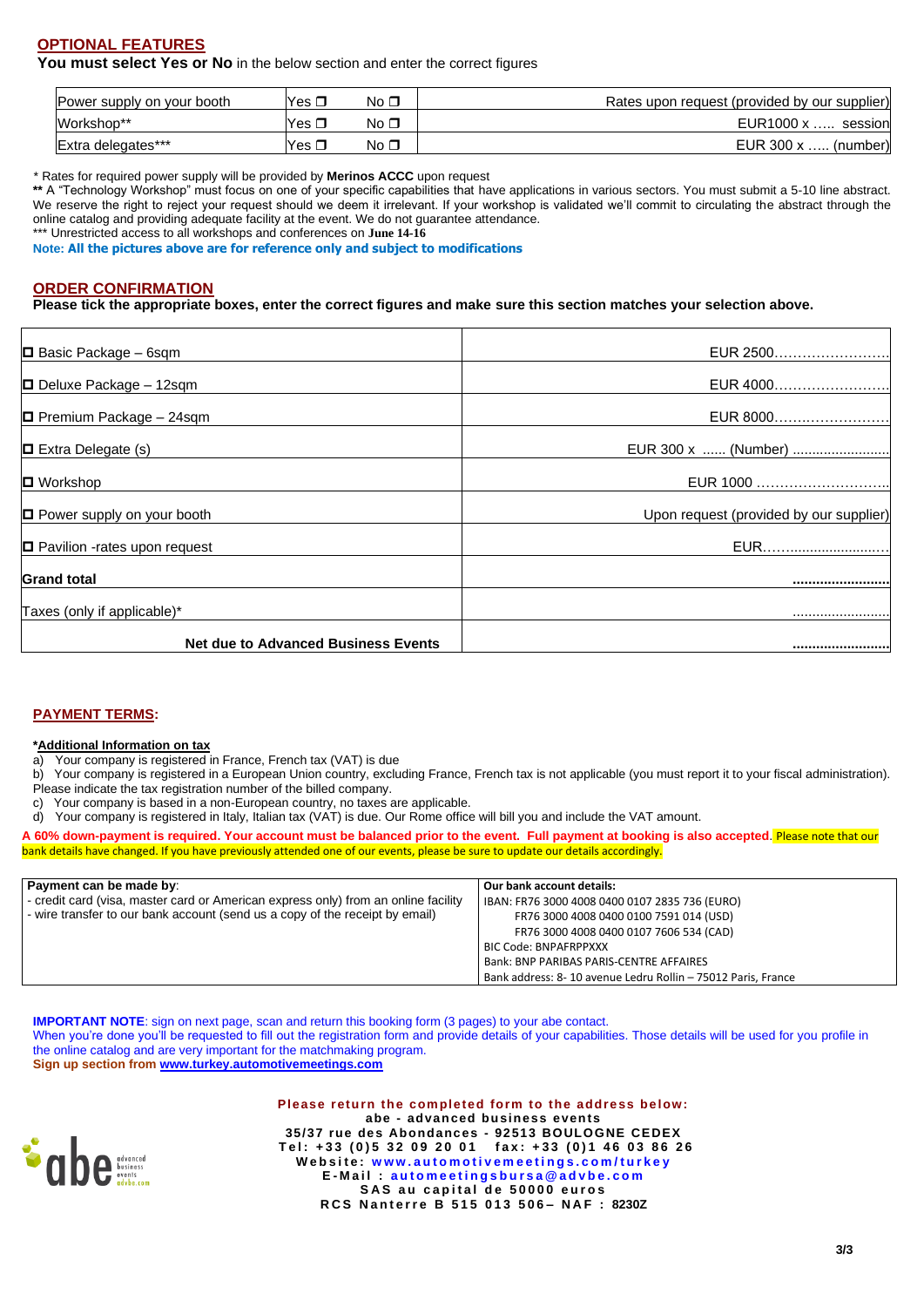# **AUTOMOTIVE MEETINGS BURSA 2022 GENERAL TERMS & CONDITIONS**

# Event name: **AUTOMOTIVE MEETINGS BURSA 2022** (referred to as the "Event"):

Date**: November 8-9-10, 2022** (referred to as the "Event date") Location: **Merinos ACCC** (referred to as the "Place"): City, Country: **Bursa, TURKEY**

### **1/ ORGANIZATION**

The Event is organized by abe - advanced business events, a limited company with a stated capital of 50.000 Euros, whose registered head office is located at 35/37 rue des Abondances - 92513 BOULOGNE-CEDEX - France, hereafter referred to as the Organizer.

#### **2/ PURPOSE**

These regulations stipulate the terms and conditions according to which the Organizer sets up and runs the Event. They detail the respective rights and obligations of the Organizer and the signing company, hereafter referred to as the Participant. The Participant formally undertakes to abide by these regulations.

#### **3/ PLACE AND DATE**

The Event will be held at the Place and dates indicated here above. The Organizer is free to change the Place or Date of the Event in case the Place is rendered unavailable or in case of *force majeure*, in which case no compensation shall be due to the Participant. The Organizer is free to cancel the Event further to expressly notifying the Participant, in which case ongoing

registration applications shall be cancelled ipso jure, without any compensation due to the participant.

#### **4/ REGISTRATION, CANCELLATION, PAYMENT**

Any company or institution is allowed to attend the Event provided it has the relevant skills to enter into negotiations with other attendees. The Organizer reserves the right to deny any registration without any obligations to justify their decision.

The participant may cancel their registration forty-five days (45) or more prior to the Event without any penalties. However if the cancellation is submitted twenty-one (21) to forty-four (44) days prior to the Event, the Participant must pay thirty percent (30) of the total amount of their registration fees. If the cancellation is submitted twenty day (20) and less prior to the Event, the Participant must pay the full amount.

All invoices issued and sent to the Participant must be remitted at the latest 5 days prior to the Event. The Organizer reserves the right to deny access the Participant to the Event if their accounts are not settled.

#### **5/ SERVICES INCLUDED IN THE OVERALL PARTICIPATION FEE**

The Organizer shall deliver the services and products as explicitly described in the booking form attached to this agreement.

#### **6/ OBLIGATION TO PRODUCE A RESULT**

The Organizer undertakes to diligently use the resources available to it without being subject to an obligation to produce any results.

#### **7/ INSURANCE**

The Organizer is the sole legal responsible for the Event. However the Organizer's responsibility shall not be engaged for any damage caused to the Participant by a third party. The Place is the sole legal responsible for the facility and premises, permanent or temporary, used for the Event, as well as all companies and activities operating and running under their direct request.

The Participant must hold an insurance policy that covers all damages caused by them, their staff or their belongings to a third party. The Participant must hold an insurance policy that covers all damages caused to their equipment and materials brought to the Event.

#### **8/ APPLICABLE AMENDMENTS**

The Organizer reserves the right to bring additional amendments to this agreement to deal with any matters not initially mentioned in the agreement. Such amendments shall be notified and diligently sent to the Participant and come into force immediately.

Any infringement of this agreement by the Participant can lead to their expulsion from the Event provided the Organizer explicitly notifies it. In this case no refund or compensation of any kind shall be due to the Participant.

#### **9/ USE OF PARTICIPANT LOGO**

The Organizer reserves the right to retrieve and use the Participant's company logo in marketing materials designed to promote the event by showing a list of registered companies, called participants. If the Participant disagrees and wishes their logo to be removed from such marketing materials, they must explicitly address their request in a written form.

#### **10/ SETTLEMENT**

The Participant agrees with these terms and conditions by signing this agreement. In the event of disagreement the Participant agrees to first submit their query to the Organizer and seek amiable settlement. If no amiable settlement is found the tribunal of Nanterre, France, shall be the sole competent tribunal to handle the case.

| Company Name: | I hereby agree with Advanced Business<br>Events terms and conditions |
|---------------|----------------------------------------------------------------------|
| Address :     |                                                                      |
|               | Signature:                                                           |
|               | Company seal:                                                        |
| Contact Name: |                                                                      |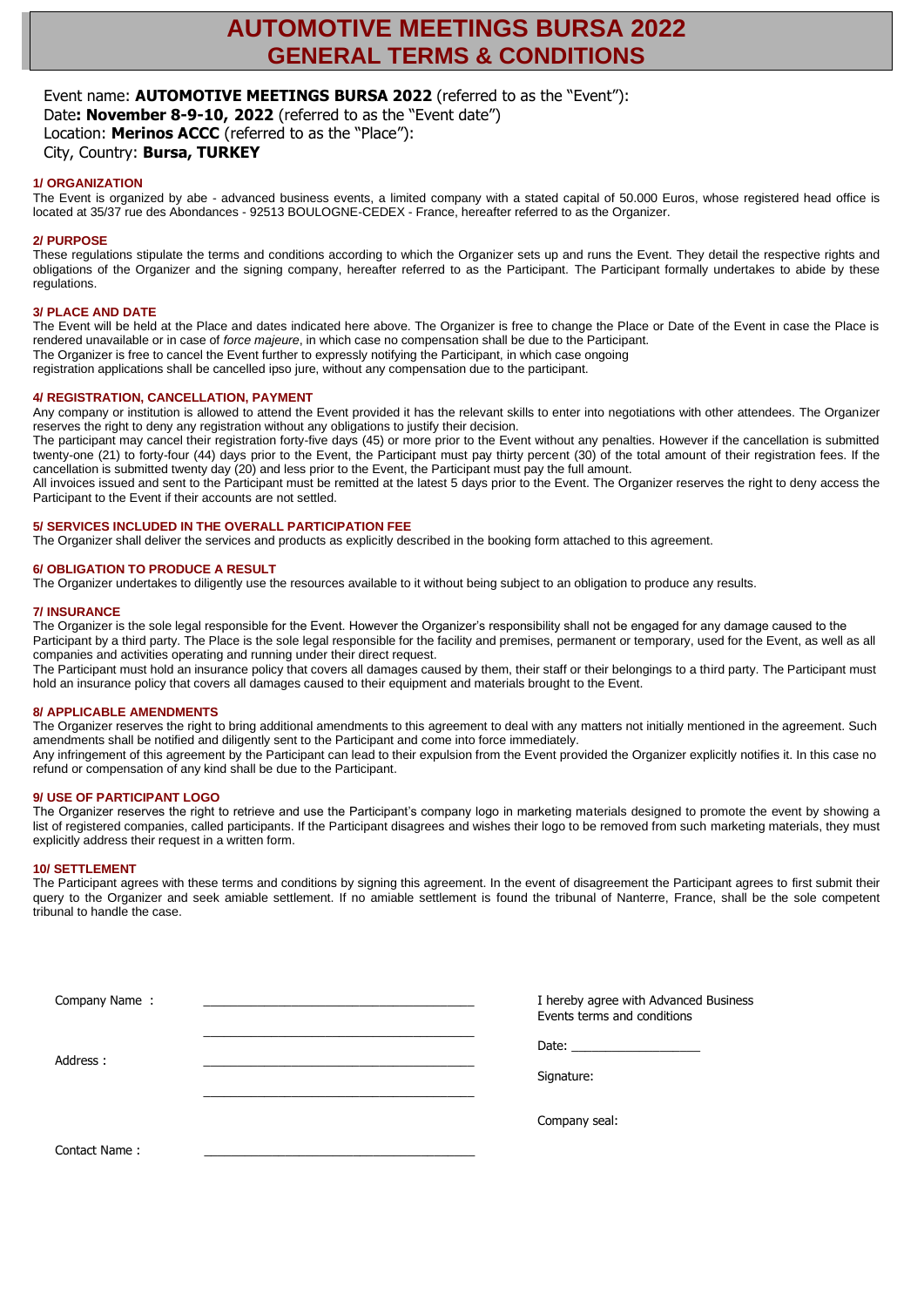# **OUR CAPABILITIES**

### ◆ **MANUFACTURING**

#### **COMPOSITES**

□ Organic matrixes □ Thermal setting matrixes □ Other matrixes (specify) :

…………………………………………………… Strengthening or feed (specify) :

……………………………………………..

- $\Box$  Skin packaging
- Filament Winding
- Resin Transfer Molding (RTM) **O** Sandwich
- Polymerization
- $\Box$  Machining and assembly
- □ Nondestructive tests
- **D** Material specification
- $\Box$  Processing material
- $\Box$  Training □ Bonding
- $\Box$  Tooling
- Water Jet Cutting
- **□ Conductive composites**
- $\square$  Non-autoclave composites □ Other (specify) : ………………………

#### **ELECTRONICS AND ELECTRICAL**

- **Bubcontracting**
- □ Electronic tubes
- $\Box$  Passive components
- $\Box$  Active components **J** Sensors, controls, measures
- 
- Winding
- Wiring
- □ Connection Display screens
- Antennas and antenna systems
- Control systems
- **Electrical devices**
- $\square$  On-board systems and equipment
- □ Printable electronics
- □ Conductors
- □ Variable freq. power
- $\Box$  High temperature electronics
- **□ High voltage electronics** □ Arc-fault circuit breakers
- **□** Advanced lighting
- Open system architecture
- □ Re-assignable electronics
- Anti-tampering
- Fault tolerant & autonomic
- □ Maintenance, repair, testing □ Other (specify) :.................................

#### **ENERGY AND POWER CONDITIONING**

- $\Box$  Batteries
- □ Other types of energy storage (inertia wheels, fuel cells, etc.).
- $\Box$  Power conditioning, management and distribution
- □ Solar cells and solar arrays
- □ Power generators (non-solar)
- Reduced fuel use
- □ Alternative Fuels □ Other (specify) :.................................

- **MECHANICS AND METALS** Mechanisms - Electro-mechanisms
- 
- □ Sheet metal **Boiler making**
- $\Box$  Actuators, motors, piezoelectric, etc.
- □ Release devices, pyrotechnics
- 
- □ Tribology
- Robotic systems □ Micro-mechanics
- 
- $\Box$  Machining
- □ Forming
- **D** Cutting
- **O** Castings
- $\Box$  Foundry  $\Box$  Forging
- □ Extrusion
- **Processing**
- □ Post-treatments
- Deployable structures
- **Prototyping**
- 
- □ Stereo lithography □ Integration, clean room
- □ Other (specify) :................................

#### **PLASTICS**

- **T** Thermoplastics
- **Thermoset**
- **I**njection
- □ Molding
- 
- **D** Extrusion
- **Pultrusion**
- $\Box$  Thermoforming

**Compounding**  $\Box$  Other (specify)

## **TECHNICAL TEXTILES**

- □ Decoration  $\Box$  Textile finishing Woven fabrics □ Non-woven fabrics
- $\Box$  Other (specify) :

### **SPECIAL MATERIALS**

**I** Light-weight moisture-resistant insulation

**SOFTWARE**

**D** Quality  $\Box$  Training **Environment** Certification

□ Information □ Transport, logistics □ Maintenance

 $\square$  Industrial design □ Technology watch

**THERMAL CONTROL**

Software development Software engineering **O** Software tools

**TECHNICAL SERVICES Products insurance** O Consulting, auditing

 $\square$  Software quality and product insurance Reusable, upgradeable software Other (specify) :.....................................…

□ Safety, accident prevention, Industrial hygiene

□ Packaging□ Products handling

**D** Elimination of thermal waste  $\Box$  insulating materials/coatings  $\Box$  Thermally conducting polymers  $\Box$  High temp and non-metallic materials

Thermal electric cooling Extreme heat tolerant brakes  $\Box$  Other (specify) :.....

 Water recycling systems □ Waste recycling systems

**EQUIPMENT AND SYSTEMS D** Equipment manufacturer □ System manufacturer Hydraulic systems □ Special machinery □ Metrology □ Tooling **D** Pneumatics

□ Robotics and automation

**I** Electro-optical devices □ Laser systems and technologies Optical instruments and sensors

□ Fuel System Optics

◆**AFTERMARKET**

**PARTS & COMPONENTS**

**OCharging accessories** 

**ELECTRONICS & SYSTEMS DEngine electronics** Vehicle illumination

On-board power supply system

 $\Box$  Other (specify) :..

**Comfort electronics**  $\Box$  Other (specify) :

 $\Box$  Interior, alternative drive systems

passenger vehicles and utility vehicles

**PROPULSION Electric propulsion**  $\Box$  Air-breathing propulsion □ Active/passive noise control  $\square$  Fuel efficient engines **D** Engine life extension

**Powertrain**  $\Box$ Chassis Bodywork □Standard parts

Short description: ....................................…...

Other (specify) :..........................……………..

Other (specify) :............................……..…….

Original equipment/retrofits/all-in-one solutions

Intelligent traffic systems (ITS) / Vehicle safety

Regenerated, reconditioned and restored parts for

**OPTICS AND ELECTRO-OPTICS** Analysis & engineering of optical system Optical components -incl. micro-optics

...........................................................................

□ Autoclave

**Energy efficiency**  $\Box$  Other (specify) :...

**SYSTEMS**

□ Other (specify) :………………………………

□ Thermal control systems -incl. Software □ Thermal control components **High-power radiators** □ Fluid circuit

◆ **TECHNOLOGIES, EQUIPMENT,** 

 $\Box$  Air management systems and components

**ENVIRONMENTAL AND LIFE SUPPORT SYSTEMS**

- $\Box$  Halon replacement
- Recyclable materials
- Anti-icing and scratch resistant coatings □ Multi-functional materials
- 
- $\Box$  Joining, coating and painting Other (specify) :........................................

#### ◆ **ENGINEERING**

#### **ENGINEERING & DESIGN CENTERS**

Other (specify) :.................................……

Other (specify) :.................................……

**TESTS, CONTROL & MEASURES**

**□** Integrated wiring & sensors **D** Health monitoring  $\square$  Weight □ Loads □ Self-healing

Maintenance, repair, testing

□ Data processing and storage **T** Technical documentation  $\Box$  Other (specify) :... **INSTRUMENTATION**

□ Physical science instrumentation **D** Diagnostic and monitoring techniques □ Physical and chemical sensors On-site science measure devices

**SCIENTIFIC AND INDUSTRIAL IT**  $\Box$  Information and communication systems

◆ **PROCESSES**

**Data retrieving** 

Other (specify) :...

**D** System architecture O Communication network □ Digital imaging **O** Operating system Command control **D** Process management □ Modeling, simulation, algorithm □ Data support for network systems

Grid & hybrid networks □ Mobile & wearable computers

Ontologies & reasoning □ Multimedia semantics  $\Box$  data mining & intelligent agents D Distributed data collection □ Other (specify) :.... **SIGNAL PROCESSING O** Guidance and control □ Signal and image processing

**O Compression, encryption, etc.** Other (specify) :........................................

□ Sensors: wireless; biological, chemical, biometric,

Analysis

Autonomic

optical

Other (specify) :.......................................

**DATA PROCESSING AND STORAGE**

- □ Mechanics
- **D** Electronics  $\square$  Design
- □ Modeling, calculation

□ Geometry □ Optimization Visualization

 $\square$  Test benches  $\Box$  Test management **□** Nondestructive tests

**STRUCTURES** □ Engineering and control □ Manufacturing techniques □ Active structures and control **O** Smart structures

- $\Box$  Instrumentation, experiments
- □ Interior/exterior noise reduction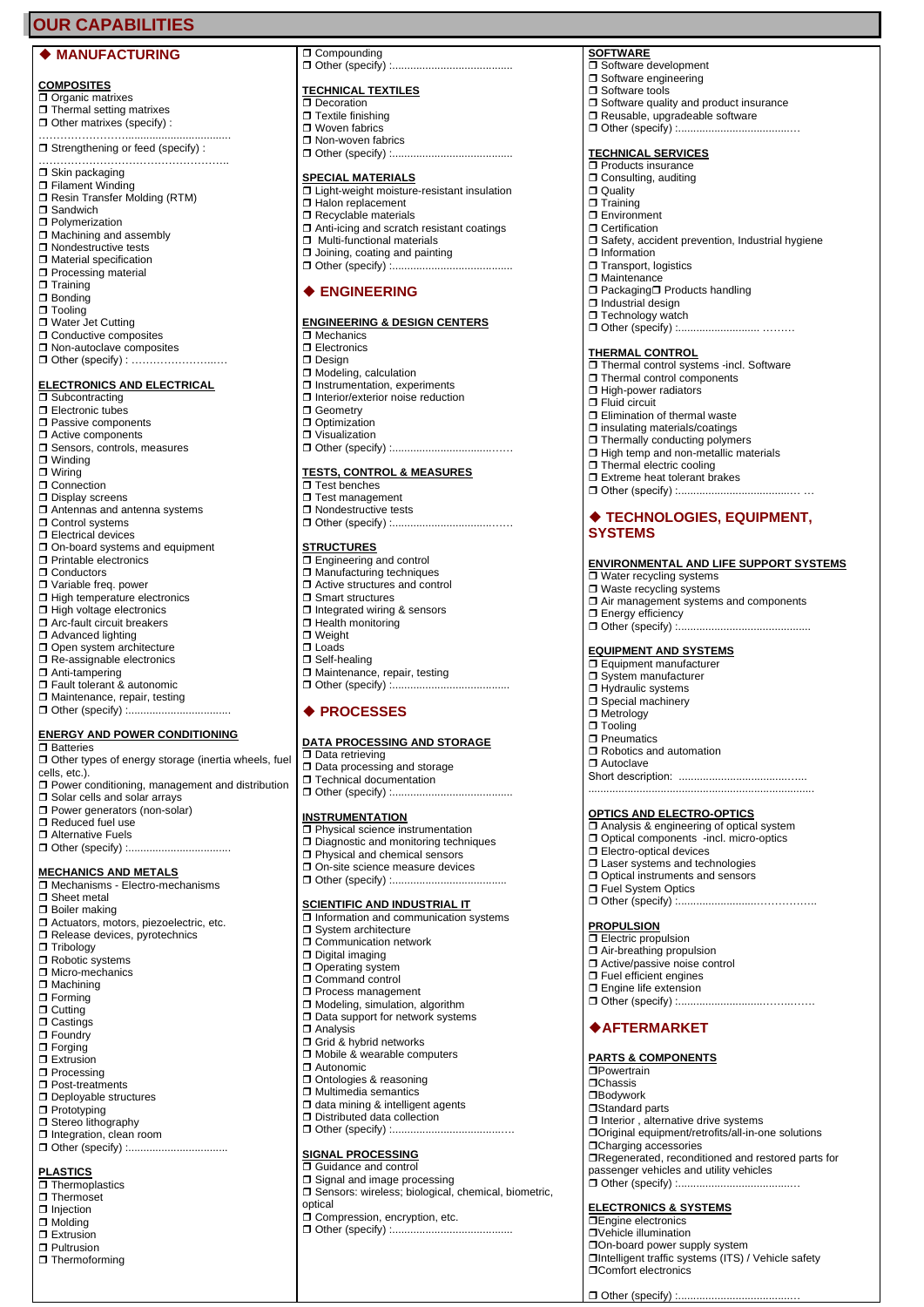|  | <b>ACCESSORIES &amp; CUSTOMIZING</b><br>□ Accessories for motor vehicles in general<br>□ Visual customizing<br>□Technical customizing<br><b>OInfotainment</b><br>□Special vehicles, equipment and retrofitting<br>□Wheel rims, wheels, tyres<br><b>Tyre pressure management systems</b><br>□ Car trailers and small utility vehicle trailers<br>□ Spare parts and accessory parts for trailers<br><b>REPAIR &amp; MAINTENANCE</b><br>□Workshop equipment and tools<br><b>Bodywork repair</b><br>□ Painting and corrosion protection<br>□ Maintenance and repair of vehicle superstructures<br>□Towing service, accident assistance, mobile services<br><b>ODisposal and recycling</b><br>OWorkshop and car dealer equipment<br><b>OOils and lubricants</b><br><b>MANAGEMENT &amp; DIGITAL SOLUTIONS</b><br>OWorkshop/car dealer/filling station design and<br>construction<br><b>OFinancing, franchise concepts</b><br><b>OClaims management and claims control</b><br><b>ODealer management systems</b><br>OWorkshop management<br>□ Vocational training and advanced training<br>□Internet service providers and vehicle marketplaces<br>□ Promotion of trade and industry, cluster initiatives<br>□Mobility concepts |
|--|-------------------------------------------------------------------------------------------------------------------------------------------------------------------------------------------------------------------------------------------------------------------------------------------------------------------------------------------------------------------------------------------------------------------------------------------------------------------------------------------------------------------------------------------------------------------------------------------------------------------------------------------------------------------------------------------------------------------------------------------------------------------------------------------------------------------------------------------------------------------------------------------------------------------------------------------------------------------------------------------------------------------------------------------------------------------------------------------------------------------------------------------------------------------------------------------------------------------------|
|  | ♦ OTHER (if not in the list):                                                                                                                                                                                                                                                                                                                                                                                                                                                                                                                                                                                                                                                                                                                                                                                                                                                                                                                                                                                                                                                                                                                                                                                           |
|  |                                                                                                                                                                                                                                                                                                                                                                                                                                                                                                                                                                                                                                                                                                                                                                                                                                                                                                                                                                                                                                                                                                                                                                                                                         |

# **FINAL APPLICATIONS**

| ♦ SYSTEMS AND EQUIPMENT                                                                                                                                                                                                                                                                                                  | ♦ TYPES OF VEHICLES                                                                                                                                                                                                                      |
|--------------------------------------------------------------------------------------------------------------------------------------------------------------------------------------------------------------------------------------------------------------------------------------------------------------------------|------------------------------------------------------------------------------------------------------------------------------------------------------------------------------------------------------------------------------------------|
| $\Box$ Body<br>$\Box$ Braking<br>$\Box$ Electric<br>$\Box$ Electronics<br>$\Box$ Engine<br>$\Box$ Exhaust and fuel systems<br>$\Box$ Interior<br>$\Box$ Lighting and signaling<br>$\Box$ Security<br>$\Box$ Starting and ignition<br>$\Box$ Steering<br>Suspension and tires<br>□ Transmission<br>$\Box$ Other (specify) | □ Agriculture and farming vehicles<br><b>D</b> Buses and coaches<br>$\Box$ Cargo trucks<br>□ Construction and mining vehicles<br>$\Box$ Electric vehicles<br>□ Hybrid vehicles<br>$\Box$ Light vehicles<br>$\Box$ Other<br>$(specify)$ : |

...........................................................................

# **DESCRIPTION OF OUR CAPABILITIES**

In this section you will show what capabilities of yours are used in the applications described above. Mention of your certifications and other standards is also very important.

........................................................................................................................................................................................................................